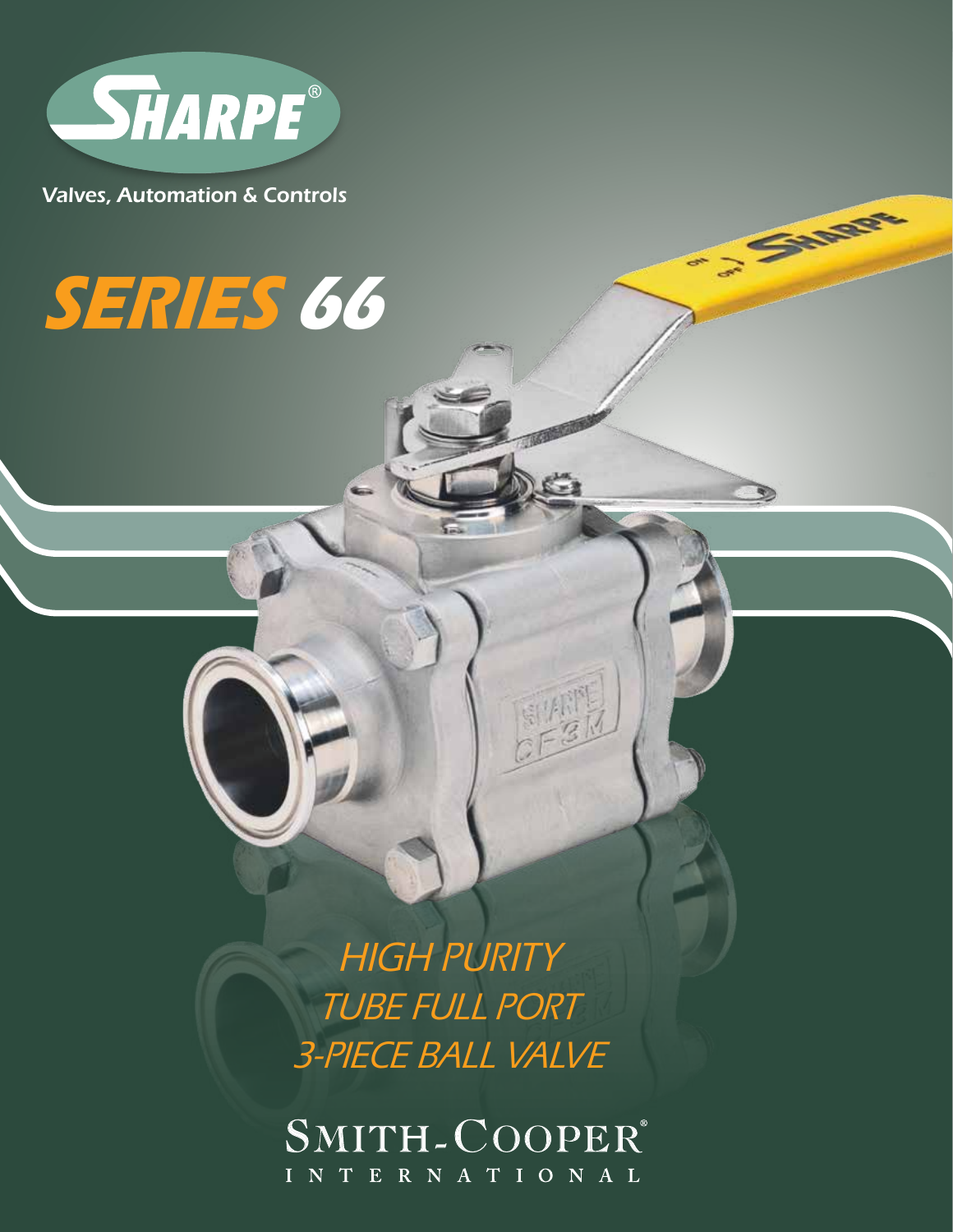## **Design & Features**

#### **Body Material**

316L Stainless Steel

#### **Tube Full Port Design (TFP)**

Tube full port maintains unrestricted flow of media.

#### **3-Piece Design**

In-line serviceable swing out center section allows easy access to internal valve components without disturbing alignment of tubing.

#### **Floating Ball Design**

Precision engineered and machined solid stainless steel ball with relief hole in the stem slot prevents build-up of cavity pressure while the valve is open.

#### **Stem Design**

Live-loaded, bottom entry, blowout proof stem featuring packing that extends valve cycle life over conventional ball valves and is best choice for actuation.

Stem seals are live-loaded using Belleville springs to provide consistent sealing forces, reducing or eliminating the need for frequent seal adjustment.

#### **ISO 5211 Integral Mounting Pad**

Ideal for actuation.

Centering lip feature assures precise alignment of bracket, stem and coupler.

Actuators may be retrofitted on existing Sharpe® Series 66 without disruption of line integrity.

Allows for secondary containment unit to be added when necessary.

#### **Tongue and Groove Design**

Fully encapsulated body seals, allowing ends to be welded in-line, without time consuming and labor intensive disassembly.

Design compensates for bolt expansion and reduces the chance of external leakage.

Helps prevent seal ruptures in high pressure, cryogenic or steam applications.

#### **Variety of End Combinations**

End connections available include; Clamp End (CE), Short Butt Weld Tube (BE) and Butt Weld Extensions ( BTE) for orbital welders.

#### **Encapsulated Body Bolts**

Heavy duty stainless steel bolting is protected from outside environment assuring valve integrity. Ideal for wash-downs.

#### **Lockable Handle**

All Sharpe® Series 66 valves are supplied with lever or pipe handles and are designed to permit locking the valve in either the open or closed position.

#### **Traceability**

Body and end piece castings are marked with heat codes providing traceability to the chemical analysis and material test reports performed at the foundry. CMTR's (Certified Material Test Reports) are available upon request.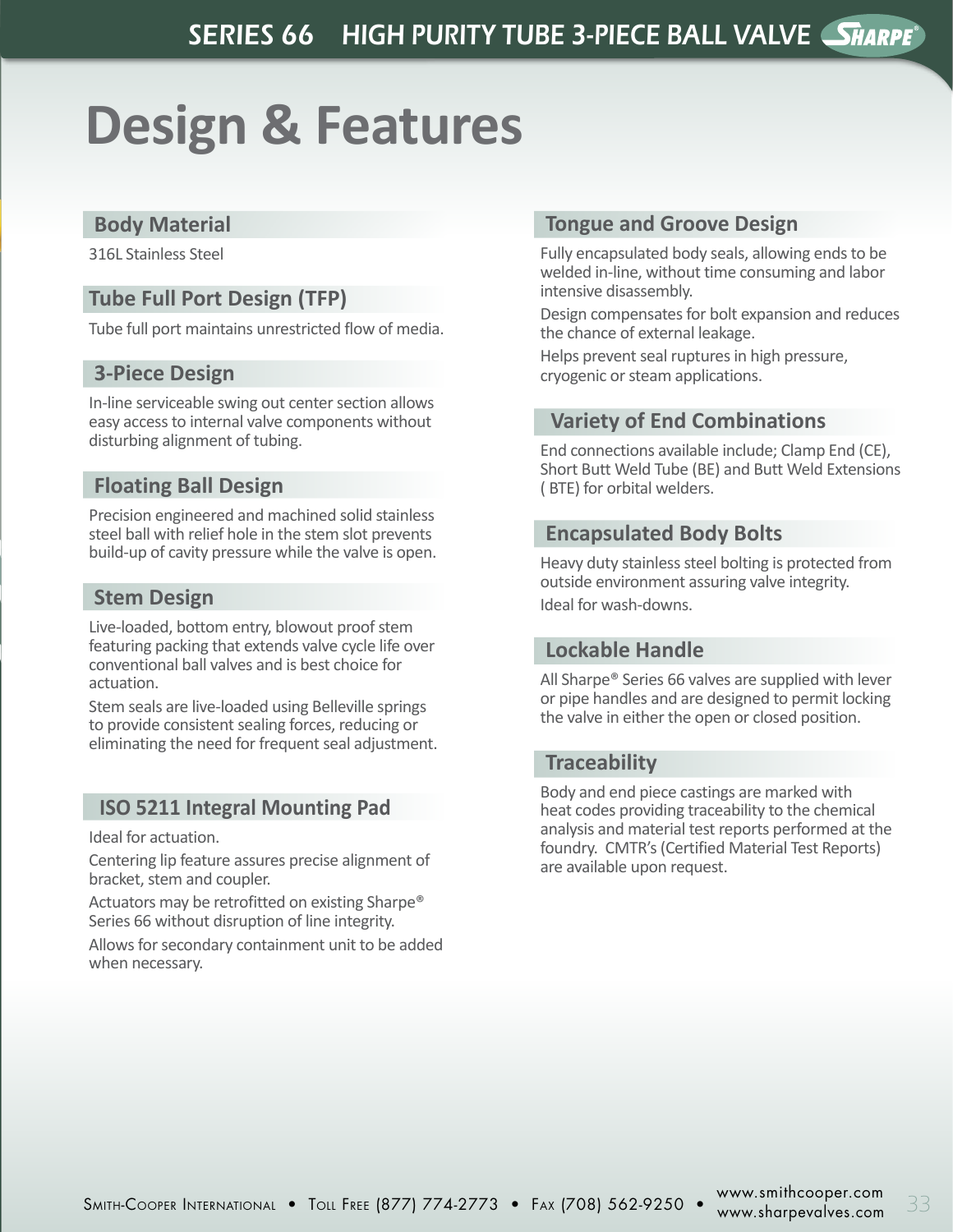### SHARPE<sup>®</sup> SERIES 66 HIGH PURITY TUBE 3-PIECE BALL VALVE

### **Parts & Materials**





| No.             | <b>Part Name</b>         | Qty                      | Material                                                 |
|-----------------|--------------------------|--------------------------|----------------------------------------------------------|
|                 | Body                     | 1                        | 316L Stainless Steel ASTM A351 CF3M                      |
| $\overline{2}$  | Pipe Ends                | $\overline{\phantom{a}}$ | 316L Stainless Steel ASTM A351 CF3M                      |
| 3               | Ball                     | 1                        | 316L Stainless Steel                                     |
| 4               | Stem                     | 1                        | 316L Stainless Steel                                     |
| 5               | Seat                     | $\overline{2}$           | TFM <sup>®</sup> , PTFE/RTFE/Cavity Filler PTFE          |
| 6               | <b>Body Seal</b>         | 2/3                      | PTFE, TFM®                                               |
| $\overline{1}$  | <b>Thrust Bearing</b>    | 1                        | <b>TFM®</b>                                              |
| 8               | <b>Thrust Bearing</b>    | 1                        | <b>TFM®</b>                                              |
| 9               | Stem Packing             | 3                        | <b>TFM®</b>                                              |
| 10              | Seal Protector           | 1                        | <b>TFM®</b>                                              |
| $\overline{11}$ | Gland                    | 1                        | 300 Series Stainless Steel                               |
| 12              | <b>Belleville Washer</b> | 4                        | <b>300 Series Stainless Steel</b>                        |
| 13              | Packing Nut              | 1                        | 300 Series Stainless Steel                               |
| 14              | Lock Tab                 | 1                        | <b>300 Series Stainless Steel</b>                        |
| 15              | Lower Lock Latch         |                          | 300 Series Stainless Steel                               |
| 15B             | <b>Upper Lock Latch</b>  | 1                        | <b>300 Series Stainless Steel</b>                        |
| 15C             | Latch Bolt               | $\overline{2}$           | 300 Series Stainless Steel                               |
| 16              | Handle                   | 1                        | <b>300 Series Stainless Steel</b>                        |
| 17              | Lock Washer              | 1                        | 300 Series Stainless Steel                               |
| 18              | Handle Nut (1/4" - 2")   | 1                        | <b>300 Series Stainless Steel</b>                        |
| 19              | <b>Body Bolts</b>        | 4                        | 304 Stainless Steel                                      |
| 20              | <b>Nuts</b>              | 4                        | <b>300 Series Stainless Steel</b>                        |
| 21              | Stop Pin<br>$(1/2")^*$   | 1<br>$\overline{2}$      | 300 Series Stainless Steel<br>300 Series Stainless Steel |

| No.            | <b>Part Name</b>         | Qty            | Material                                        |  |  |  |  |  |  |
|----------------|--------------------------|----------------|-------------------------------------------------|--|--|--|--|--|--|
| 1              | Body                     | 1              | 316L Stainless Steel ASTM A351 CF3M             |  |  |  |  |  |  |
| $\overline{2}$ | Pipe Ends                | $\gamma$       | 316L Stainless Stee ASTM A351 CF3M              |  |  |  |  |  |  |
| 3              | Ball                     | 1              | 316L Stainless Steel                            |  |  |  |  |  |  |
| 4              | Sent                     | $\gamma$       | TFM <sup>®</sup> , PTFE/RTFE/Cavity Filler PTFE |  |  |  |  |  |  |
| 5              | <b>Body Seal</b>         | 2              | PTFE, TFM <sup>®</sup>                          |  |  |  |  |  |  |
| 6              | <b>Thrust Bearing</b>    | $\gamma$       | <b>TFM®</b>                                     |  |  |  |  |  |  |
| $\overline{I}$ | Stem                     | 1              | 316L Stainless Steel                            |  |  |  |  |  |  |
| 8              | <b>Stem Seal</b>         | $\overline{3}$ | <b>TFM®</b>                                     |  |  |  |  |  |  |
| 9              | Gland                    | 1              | 300 Series Stainless Steel                      |  |  |  |  |  |  |
| 10             | Stopper                  | 1              | <b>300 Series Stainless Steel</b>               |  |  |  |  |  |  |
| 11             | <b>Belleville Washer</b> | 4              | 300 Series Stainless Steel                      |  |  |  |  |  |  |
| 12             | <b>Packing Nut</b>       | 1              | <b>300 Series Stainless Steel</b>               |  |  |  |  |  |  |
| 13             | Lock Tab                 | 1              | 300 Series Stainless Steel                      |  |  |  |  |  |  |
| 14             | <b>Wrench Block</b>      | 1              | <b>300 Series Stainless Steel</b>               |  |  |  |  |  |  |
| 15             | Handle Bolt              | 1              | 300 Series Stainless Steel                      |  |  |  |  |  |  |
| 16             | <b>Stop Pin</b>          | 1              | <b>300 Series Stainless Steel</b>               |  |  |  |  |  |  |
| 17             | <b>Body Bolts</b>        | 4              | 304 Stainless Steel                             |  |  |  |  |  |  |
| 18             | <b>Body Nuts</b>         | 4              | <b>300 Series Stainless Steel</b>               |  |  |  |  |  |  |
| 19             | Handle                   | 1              | 300 Series Stainless Steel                      |  |  |  |  |  |  |
| 20             | <b>Gland Washer</b>      | 1              | <b>300 Series Stainless Steel</b>               |  |  |  |  |  |  |
| 21             | Screw                    | $\gamma$       | 304 Stainless Steel                             |  |  |  |  |  |  |
| 22             | <b>Lower Stopper</b>     | 1              | 316 Stainless Steel                             |  |  |  |  |  |  |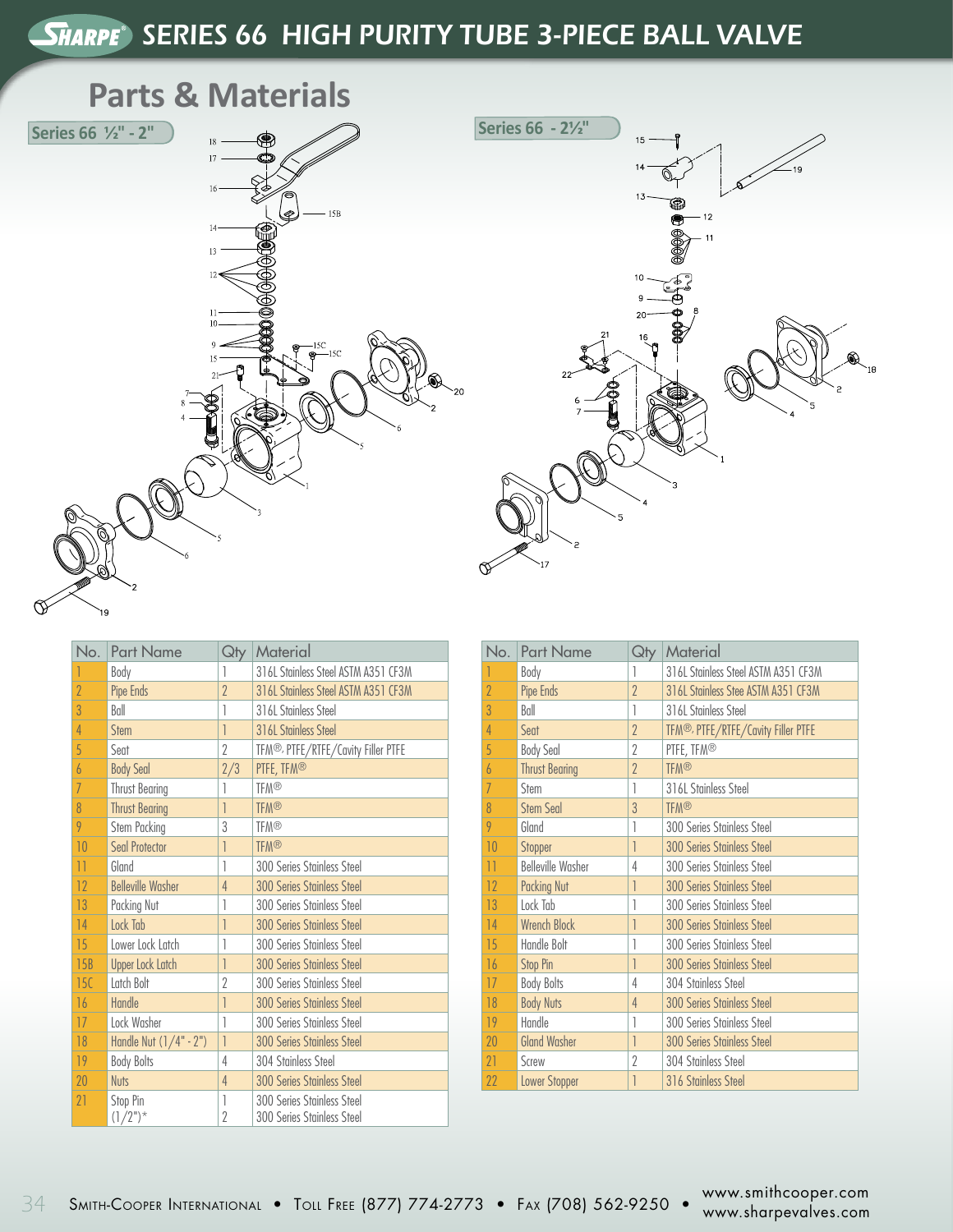## SERIES 66 HIGH PURITY TUBE 3-PIECE BALL VALVE SHARPE®



| No.                      | <b>Part Name</b>          | Qł            | Material                            |
|--------------------------|---------------------------|---------------|-------------------------------------|
|                          | Body                      |               | 316L Stainless Steel ASTM A351 CF3M |
| $\overline{\phantom{a}}$ | Pipe Ends                 | $\mathcal{P}$ | 316L Stainless Stee ASTM A351 CF3M  |
| 3                        | Ball                      |               | 316L Stainless Steel                |
| $\overline{4}$           | <b>Stem</b>               |               | 316L Stainless Steel                |
| 5                        | Seat                      | 2             | TFM®, PTFE/RTFE/Cavity Filler PTFE  |
| $\overline{b}$           | <b>Body Seal</b>          | $\mathcal{P}$ | PTFE, TFM®                          |
| 7                        | <b>Thrust Bearing</b>     |               | <b>TFM®</b>                         |
| 7A                       | <b>Stem Location Ring</b> |               | <b>300 Series Stainless Steel</b>   |
| 8                        | <b>Thrust Bearing</b>     |               | <b>TFM®</b>                         |
| 9                        | <b>Stem Packing</b>       | $\mathcal{E}$ | <b>TFM®</b>                         |
| <b>9A</b>                | <b>Packing Protector</b>  |               | 300 Series Stainless Steel          |

| No. | <b>Part Name</b>         |    | Material                          |
|-----|--------------------------|----|-----------------------------------|
| 10  | Gland                    |    | 300 Series Stainless Steel        |
| 11  | <b>Belleville Washer</b> | 4  | <b>300 Series Stainless Steel</b> |
| 12  | Packing Nut              |    | 300 Series Stainless Steel        |
| 13  | Lock Tab                 |    | <b>300 Series Stainless Steel</b> |
| 14  | <b>Handle</b>            |    | 300 Series Stainless Steel        |
| 15  | <b>Wrench Block</b>      |    | 300 Series Stainless Steel        |
| 16  | <b>Hex Head Bolt</b>     |    | 300 Series Stainless Steel        |
| 17  | <b>Body Bolts</b>        | 16 | <b>304 Stainless Steel</b>        |
| 18  | Stop Pin                 |    | 300 Series Stainless Steel        |
| 19  | <b>Seat Retainer</b>     |    | <b>300 Series Stainless Steel</b> |
| 20  | Stopper                  |    | 300 Series Stainless Steel        |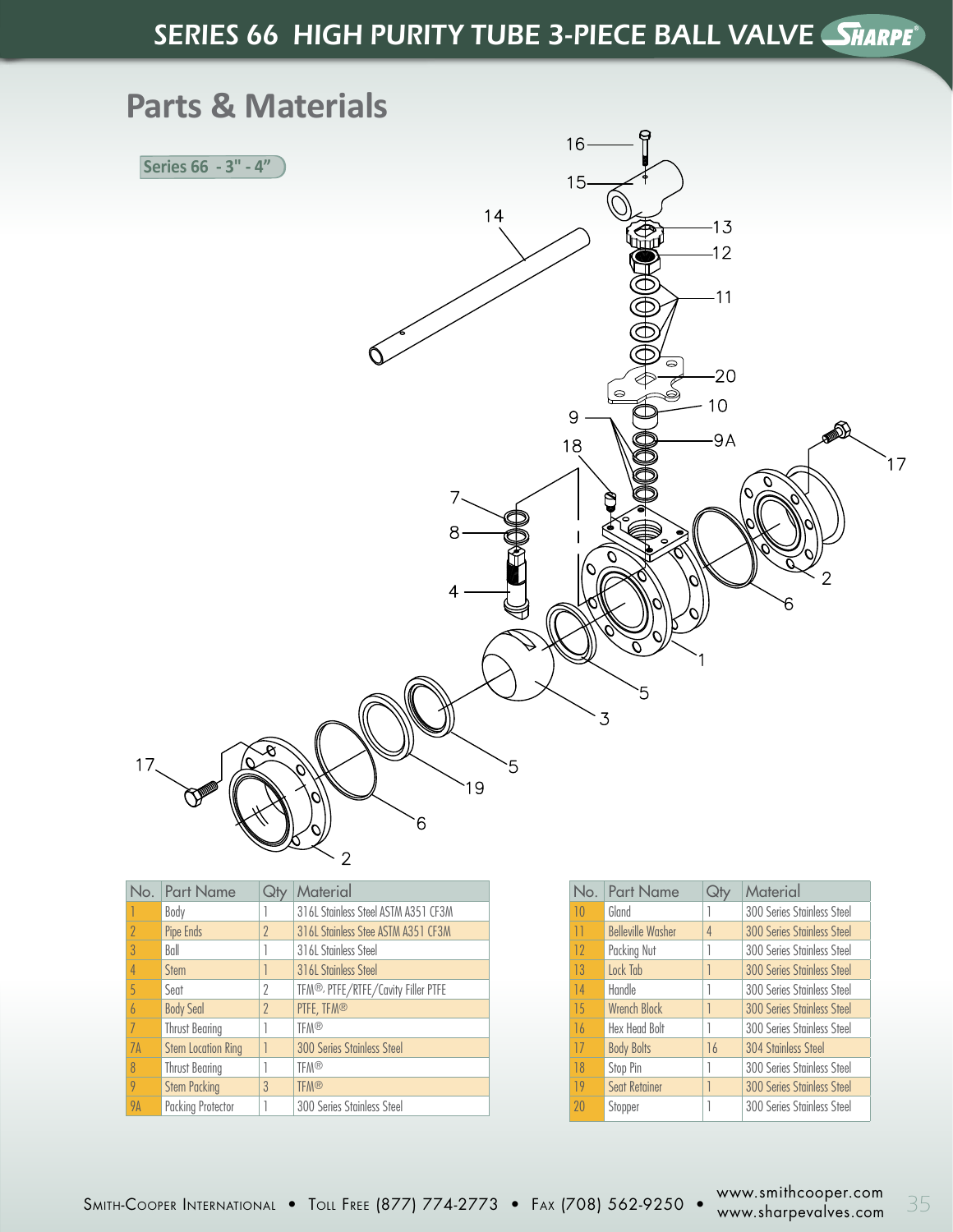## **Dimensions**  $1/2$ " - 2"



| <b>Size</b> | А    | B    |      | D    | E    |      | G     | Н              |      | N    | M           |                |                          |
|-------------|------|------|------|------|------|------|-------|----------------|------|------|-------------|----------------|--------------------------|
| 1/2         | 3.50 | 0.97 | 0.37 | 0.98 | 1.64 | 2.23 | 4.50  | M <sub>5</sub> | 1.42 | 0.22 | $3/8 - 24$  | ٠              | $\sim$                   |
| 3/4         | 4.00 | 1.05 | 0.62 | 0.98 | 1.69 | 2.28 | 4.50  | M <sub>5</sub> | 1.42 | 0.22 | $3/8 - 24$  | $\blacksquare$ | $\overline{\phantom{a}}$ |
|             | 4.50 | .54  | 0.87 | 1.98 | 2.36 | 2.84 | 5.79  | M <sub>5</sub> | 1.65 | 0.30 | $7/16 - 20$ | ٠              | $\sim$                   |
| $1-1/2$     | 5.50 | 2.13 | 1.37 | 1.98 | 3.06 | 3.33 | 6.78  | M <sub>6</sub> | 1.97 | 0.35 | $9/16 - 18$ | $\sim$         | $\sim$                   |
| $2^{\circ}$ | 6.25 | 2.66 | 1.87 | 2.52 | 3.43 | 3.68 | 6.78  | M6             | 1.97 | 0.35 | $9/16 - 18$ | $\mathbf{r}$   | $\sim$                   |
| $2 - 1/2$   | 6.75 | 3.20 | 2.37 | 3.34 | 4.87 | 5.98 | 8.74  | M <sub>8</sub> | 2.76 | 0.55 | M20 x P2.0  | .95            | 2.76                     |
| 3           | 6.75 | 3.96 | 2.87 | 5.50 | 6.54 | 6.52 | 13.80 | M10            | 4.02 | 0.75 | $] - 14$    | ٠              | ٠                        |
| 4           | 8.25 | 4.73 | 3.83 | 6.97 | 7.13 | 7.05 | 13.80 | <b>M10</b>     | 4.02 | 0.75 | $1 - 14$    | $\sim$         | $\blacksquare$           |

The dimensions above are for informational purpose only. Please refer to Sharpe® Valves if you need dimensions for construction.

 $\pm$  SMITH-Cooper International • Toll Free (877) 774-2773 • Fax (708) 562-9250 •  $\frac{www.smirhcooper.com}{www.sharpevalves.com}$